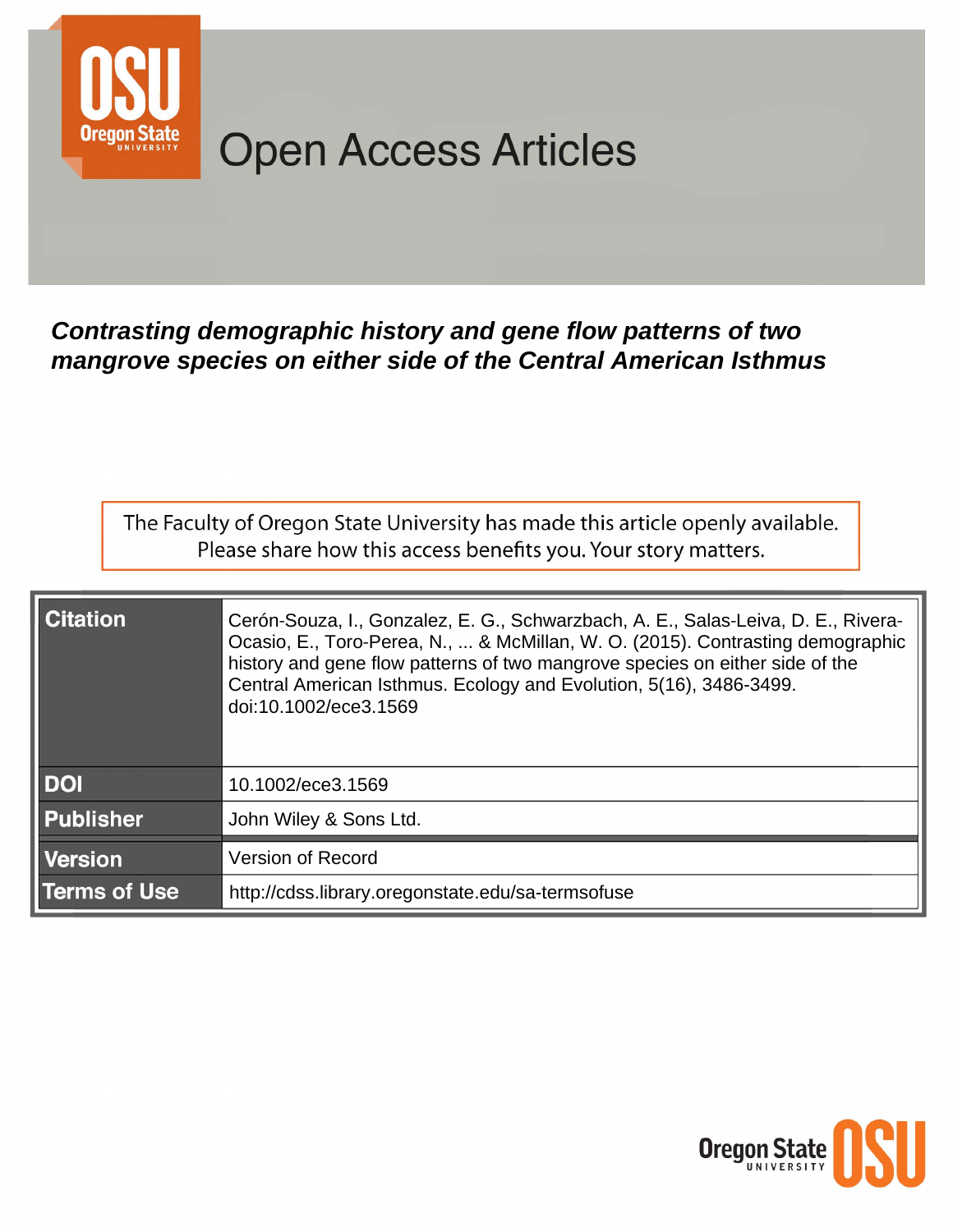# **Open Access**

# Contrasting demographic history and gene flow patterns of two mangrove species on either side of the Central American Isthmus

Ivania Cerón-Souza<sup>1,2</sup>, Elena G. Gonzalez<sup>3</sup>, Andrea E. Schwarzbach<sup>4</sup>, Dayana E. Salas-Leiva<sup>5,6</sup>, Elsie Rivera-Ocasio<sup>7</sup>, Nelson Toro-Perea<sup>8</sup>, Eldredge Bermingham<sup>9</sup> & W. Owen McMillan<sup>1</sup>

1 Smithsonian Tropical Research Institute, Apartado 0843-03092, Panama

2 University of Puerto Rico – Rio Piedras Campus, PO BOX 23360, San Juan, Puerto Rico 00931-3360

<sup>3</sup>Departamento de Biodiversidad y Biología Evolutiva, Museo Nacional de Ciencias Naturales, MNCN-CSIC, José Gutiérrez Abascal 2, 28006 Madrid, Spain

4 Department of Biomedicine, University of Texas, One West University Blvd., Brownsville, Texas 78520

5 Department of Biological Sciences, Florida International University, Miami, Florida 33199

6 USDA-ARS-SHRS, National Germplasm Repository, Miami, Florida 33158

<sup>7</sup>Department of Biology, University of Puerto Rico-Bayamon, Parque Industrial Minillas Carr 174, Bayamón, Puerto Rico 00959-1911

<sup>8</sup>Departamento de Biología, Sección de Genética, Universidad del Valle, AA 25360 Cali, Colombia

9 Patricia and Phillip Frost Museum of Science, 3280 South Miami Avenue, Miami, Florida

#### Keywords

Avicennia germinans, bottleneck, climate change, comparative phylogeography, gene flow, last glacial maximum, mangroves, Neotropics, population genetic structure, Rhizophora mangle.

#### Correspondence

Ivania Cerón-Souza, Department of Botany and Plant Pathology, Oregon State University, 2082 Cordley Hall, Corvallis, OR 97331. Tel: +541-737-3674; Fax: +541-737-3573; E-mail: iviceron@gmail.com

#### Funding Information

This work had the financial support from the Smithsonian Tropical Research Institute (STRI), the University of Puerto Rico – Rio Piedras Campus (CREST-CATEC and NSF-EPSCor) to ICS, NSF grants (DEB 640279) to WOM, and the U.S. EPA-Science to Achieve Results (STAR) program (Grant # U915985) to ERO.

Received: 7 April 2015; Accepted: 12 April 2015

Ecology and Evolution 2015; 5(16): 3486–3499

doi: 10.1002/ece3.1569

#### Abstract

Comparative phylogeography offers a unique opportunity to understand the interplay between past environmental events and life-history traits on diversification of unrelated but co-distributed species. Here, we examined the effects of the quaternary climate fluctuations and palaeomarine currents and presentday marine currents on the extant patterns of genetic diversity in the two most conspicuous mangrove species of the Neotropics. The black (Avicennia germinans, Avicenniaceae) and the red (Rhizophora mangle, Rhizophoraceae) mangroves have similar geographic ranges but are very distantly related and show striking differences on their life-history traits. We sampled 18 Atlantic and 26 Pacific locations for A. germinans ( $N = 292$ ) and R. mangle ( $N = 422$ ). We performed coalescence simulations using microsatellite diversity to test for evidence of population change associated with quaternary climate fluctuations. In addition, we examined whether patterns of genetic variation were consistent with the directions of major marine (historical and present day) currents in the region. Our demographic analysis was grounded within a phylogeographic framework provided by the sequence analysis of two chloroplasts and one flanking microsatellite region in a subsample of individuals. The two mangrove species shared similar biogeographic histories including: (1) strong genetic breaks between Atlantic and Pacific ocean basins associated with the final closure of the Central American Isthmus (CAI), (2) evidence for simultaneous population declines between the mid-Pleistocene and early Holocene, (3) asymmetric historical migration with higher gene flow from the Atlantic to the Pacific oceans following the direction of the palaeomarine current, and (4) contemporary gene flow between West Africa and South America following the major Atlantic Ocean currents. Despite the remarkable differences in life-history traits of mangrove species, which should have had a strong influence on seed dispersal capability and, thus, population connectivity, we found that vicariant events, climate fluctuations and marine currents have shaped the distribution of genetic diversity in strikingly similar ways.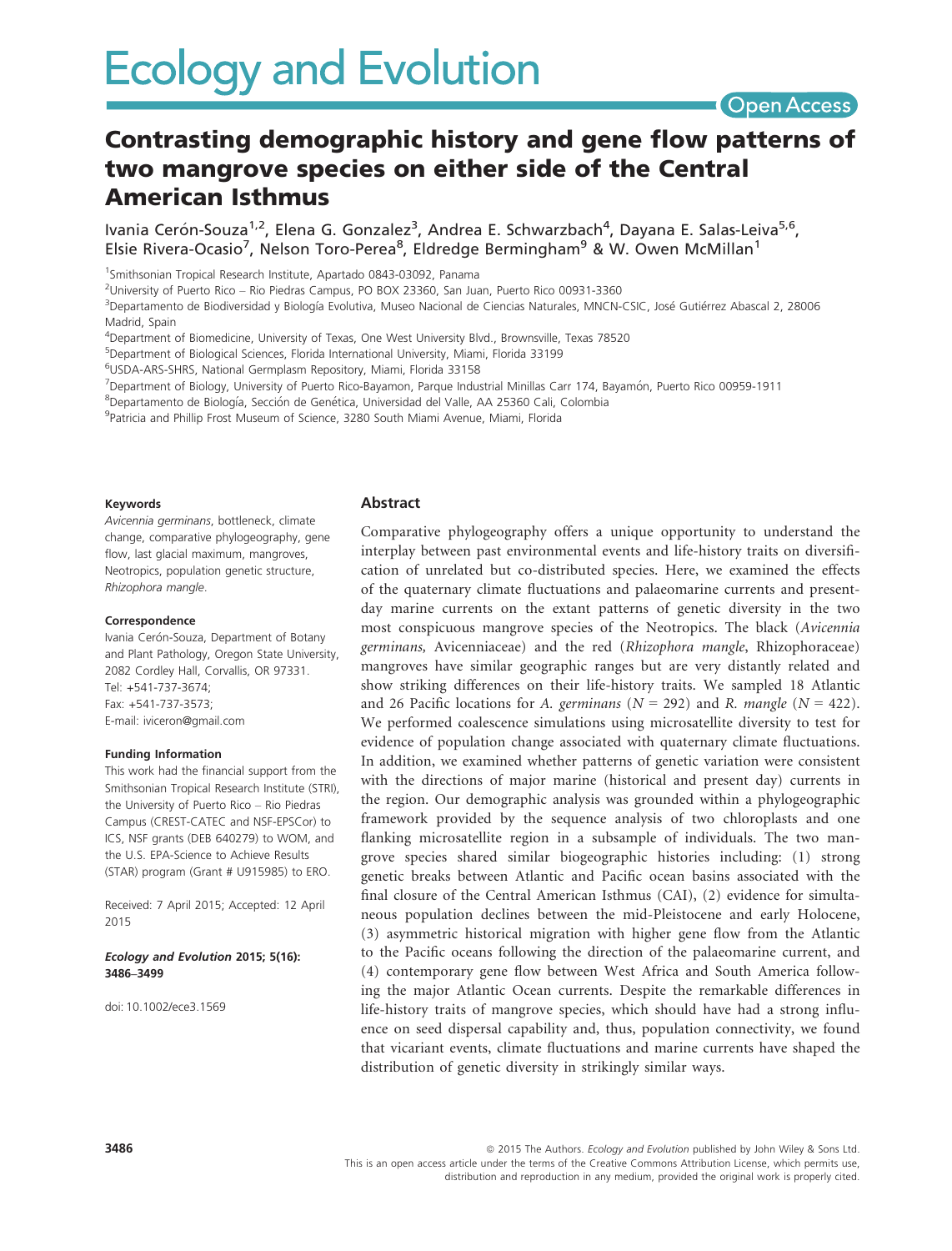# Introduction

Mangrove forests are communities of trees and woody shrubs localized in intertidal zones of tropical and subtropical river deltas, lagoons, and estuarine coastal systems worldwide. These forests are composed of phylogenetically unrelated species, each of which has adapted to live at transition zones between land and sea. The main adaptations include tolerance to anoxic, saline and unstable soils, and aquatic seed dispersal (i.e., hydrochory) (Tomlinson 1986). The global distribution patterns of the different species that comprise mangrove forests are the result of a complex interplay among physiological constraints, dispersal and large-scale geological and climate events. Although adaptation to different habitats shapes local distributional patterns, it is likely that the combination of dispersal and historical perturbations has a predominate role in determining the overall distribution patterns (Duke 1995).

The comparison of phylogeographic patterns across nonrelated species that occupy similar ecological niches offers an exceptional opportunity to explore this interplay between historical and contemporary forces in shaping ecological communities (McGovern et al. 2010). Here, we tested the relative importance of these factors on the demographic history and population structure of the two most conspicuous co-distributed mangrove species in the Neotropics, the black mangrove, Avicennia germinans (Avicenniaceae), and the red mangrove, Rhizophora mangle (Rhizophoraceae). Although their ranges are largely overlapping, the two species differ markedly in major life-history characteristics including seed viability in salt water (3 months vs. 1 year), pollination syndrome (ambophilous vs. entomophilous), and seed shape (round vs. oblong), which may have an important effect on population connectivity (Sánchez-Nuñez and Mancera-Pineda 2012, Rabinowitz 1978). Nowadays, the two species are widely distributed on the Pacific and Atlantic coasts of tropical and subtropical regions of North, Central, and South America, and the range of both species extends to the west coast of Africa (Tomlinson 1986). Despite the large current distribution, Woodroffe and Grindrod (1991) speculated based on several lines of evidence, including some palynological data, that all species of the neotropical mangrove communities, including A. germinans and R. mangle, may have suffered several range contractions and expansions during the last glacial maximum (LGM). If correct, then these historical contractions should leave a strong imprint on the distribution of genetic variation among populations of the two species that we can test with molecular data.

We generated a multilocus genetic dataset composed of highly variable microsatellite, 2 chloroplast, and 1 anonymous nuclear loci and used these data to address three interrelated questions: (1) Is there genetic evidence of simultaneous population declines associated with quaternary climate changes? (2) Does the distribution of genetic variation follow the direction of palaeomarine currents or reflect contemporary marine currents? and (3) Does the current population genetic structure at large spatial scales reflect differences in the amount of time seeds remain viable in salt water?

# Materials and Methods

#### Sampling localities

We sampled 292 individuals of A. germinans from 12 sites in the Atlantic Ocean ( $N = 208$ ) and five in the Pacific Ocean  $(N = 84)$ , and 422 individuals of R. mangle from 17 sites in the Atlantic Ocean ( $N = 269$ ) and nine in the Pacific Ocean  $(N = 153)$  (see Appendix S1). Genomic DNA was extracted from ground leaf tissue using the DNeasy 96 plant kit (Qiagen, Valencia, CA) according to the manufacturer's protocol. All data, with the exception of those from individuals collected in Panama (Cerón-Souza et al. 2012), have not been previously reported.

#### Microsatellite analysis

PCR conditions for 13 microsatellite loci in A. germinans (AgD13, AgT4, CA001, CA002, CT003, CTT001, GT003 CAT004, ACT004, GA003, and GT006) and six microsatellite loci in R. mangle (RM7, RM11, RM19, RM21, RM36, and RM46) followed previously described protocols (Cerón-Souza et al. 2012). For each sampling locality, we calculated the number of alleles per locus, the number of private alleles per locus, observed heterozygosity  $(H_o)$ , expected heterozygosity  $(H_e)$ , and the fixation index  $(F_{IS})$ for each species using GENALEX 6.0 (Peakall and Smouse 2006). We also tested for deviation from Hardy–Weinberg equilibrium (HWE) and linkage equilibrium (LE) at each locus with GENEPOP 3.4 (Raymond and Rousset 1995). Finally, we assessed the quality of the data with respect to the presence of null alleles and scoring issues (using MICROCHEKER 2.2.3, Van Oosterhout et al. 2004) and with the statistical power to detect genetic differentiation (using POWSIM 4.0, Ryman and Palm 2006).

We computed AMOVA estimates and pairwise  $F_{ST}$  and  $R<sub>ST</sub>$  estimators across sampling locations using ARLEQUIN 3.1 (Excoffier et al. 2005) after 10,000 permutations. One (i.e., all sampling localities) and two (i.e., Atlantic vs. Pacific sites) group analyses were performed. We used FREENA (Chapuis and Estoup 2007) to compare the pairwise results obtained at the one group level of structure, using the ENA method to correct the bias introduced by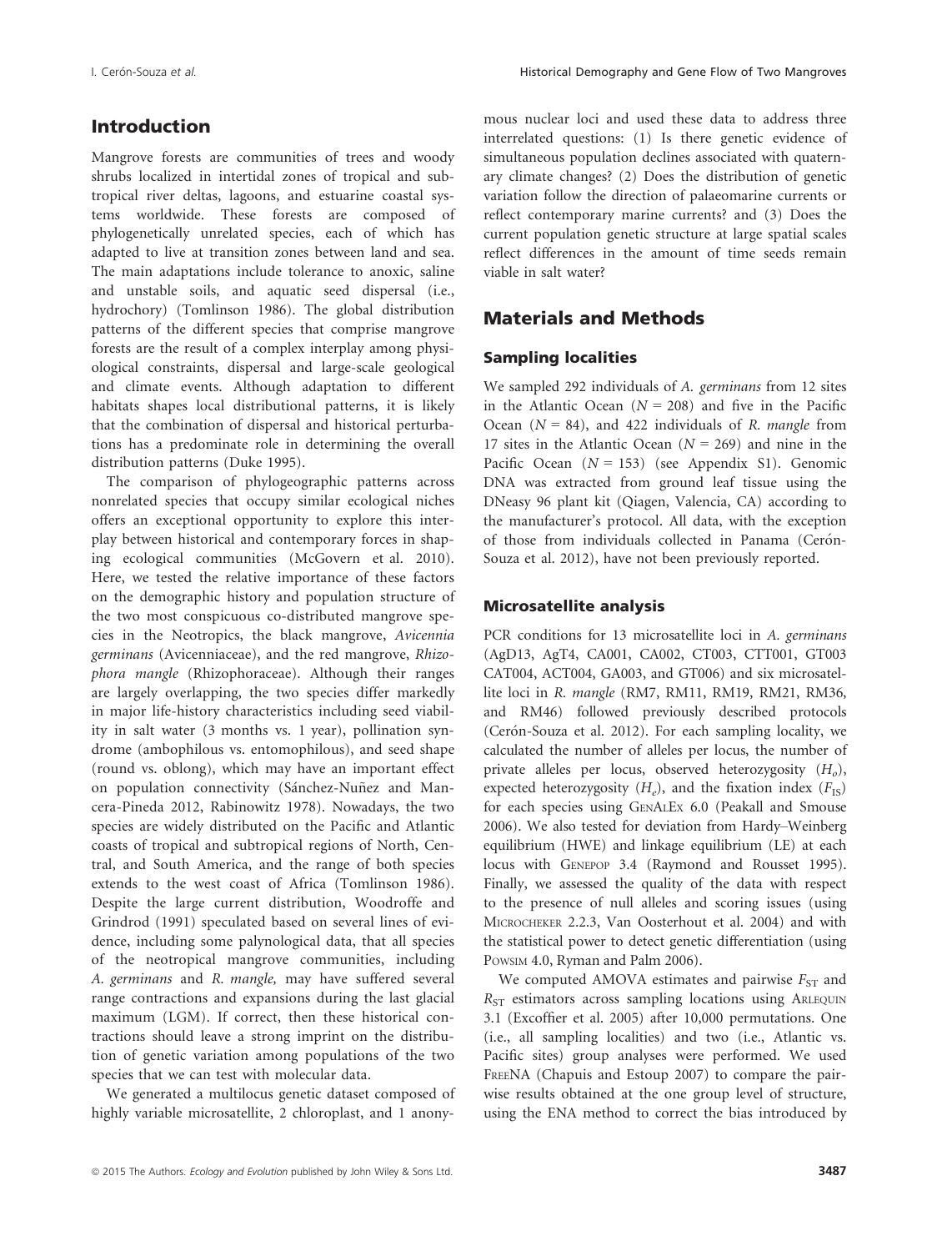the presence of null alleles in the  $F_{ST}$  estimation after 10,000 replicates. In addition, we studied the relative importance of genetic drift versus mutation on the observed patterns of genetic variation in A. germinans and R. mangle for each locus after 10,000 random permutations with SPAGEDI 1.2 (Hardy and Vekemans 2002; Hardy et al. 2003). Finally, we tested the hypothesis of isolation-by-distance (IBD) across sampling localities with a linear stepping stone model of migration (Rousset 1997) using a Mantel test (Mantel 1967) after 10,000 permutations with GENALEX 6.0 (Peakall and Smouse 2006).

We used STRUCTURE 2.3.2 (Pritchard et al. 2000; Falush et al. 2003, 2007) to determine the level of genetic structure for each mangrove species. For this analysis, we assumed an admixed model and a uniform prior probability of the number of populations, K. Ten independent runs were performed with 500,000 Markov chain Monte Carlo (MCMC) replicates after a burn-in of 50,000 replicates using a model of correlated allele frequencies and without information of sampling locations. Analyses were performed over all sampling locations (i.e., Neotropics) and within each ocean basin (i.e., Atlantic and Pacific). The best K and the  $\Delta K$ (Evanno et al. 2005) for each analysis was evaluated in a range from the lower bound  $K = 1$  to the upper bound  $K = 1 + [n^{0.3}]$  (Bozdogan 1993), where *n* is the sample size of each dataset. For each distinctive cluster inferred by STRUCTURE, we used the program MIGRATE 3.2.6 (Beerli and Felsenstein 1999, 2001) to estimate historical effective population size  $\Theta$  (defined as  $\Theta = 4N_e\mu$ ) and historical migration rates  $(M)$ . To obtain an unscaled  $N_e$ , we used mutation rates ranging from  $10^{-2}$  to  $10^{-3}$ , as assumed for microsatellite loci in plants (Udupa and Baum 2001).

Based on the estimates of historical migration rates (M) obtained, we tested different models of gene flow within and between the Atlantic and Pacific oceans, using a Bayes factor approach (Beerli 2006; Beerli and Palczewski 2010). We conducted the analyses over two sets of data: the first one with microsatellite data structured according to geographical regions and the second set of data structured into two groups equivalent to the Atlantic and Pacific oceans. Unfortunately, the analysis with the first dataset did not return reliable confidence intervals using profile likelihoods even for very long runs (data not presented). Between oceans, three different models were evaluated for the two species: (1) a panmictic model with one population size (Atlantic and Pacific oceans), (2) two population sizes and one migration rate to the Pacific Ocean, and (3) two population sizes and one migration rate to the Atlantic Ocean. The models were compared using Bézier thermodynamic integration (Beerli and Palczewski 2010), and their marginal likelihoods were then used to calculate Bayes factors and model probabilities (Kass and Raftery 1995). We assumed a Brownian motion

mutation model with constant mutation across all loci. MCMC consisted of ten short chain samplings (of 50,000 trees) and three long chain samplings (of 500,000 trees) using an adaptive heating scheme.

A Bayesian approach was also used to determine contemporary gene flow among A. germinans and R. mangle populations within each ocean as implemented in BAYESASS 1.3 (Wilson and Rannala 2003). Since the software allows the estimation of recent migration rates (within the past three generations), we performed the analysis only within each ocean to establish a more reduced temporal scale (Montes et al. 2012; Coates and Stallard 2013). Samples were run for  $3 \times 10^7$  generations with a "burn-in" period of  $10^6$  generations and sampled every 2000 generations. Two independent runs were performed to check for convergence of results.

Finally, we assessed the scale and timing of demographic changes using the Bayesian coalescent model-based approach implemented in MSVAR 1.3 (Beaumont 1999; Storz and Beaumont 2002). MSVAR uses MCMC simulations to estimate the posterior probability distribution of a set of population log-normal parameters: current  $(N_0)$  and ancestral  $(N_1)$  effective population size,  $\mu$  (mutation rate), and  $X_a$ (time interval in years), where  $X_a = g$  (generation length, in years per generation)  $\times T_a$  (number of generations since expansion/decline). A hierarchical model (that allows demographic and mutational parameters to vary among loci), a strict stepwise mutation model, and an exponential change in size of populations were used for the analyses (Storz and Beaumont 2002). Based on aging techniques adapted for Rhizophora, Avicennia, and Sonneratia, a conservative generation time ranging between 10 and 40 years has been estimated (Polidoro et al. 2010). Mangroves can survive up to 100 years (Lopez-Hoffman et al. 2007). Thus, a generation time of 100 years was also used to generate broad confidence intervals around the estimates of absolute time (Jones et al. 2013). Five MCMC chains were conducted for 24 million generations with 50,000 thinning intervals using the same uninformative log-normal distribution of starting points (Table 1). We assessed the convergence among five chains using the Gelman–Rubin statistics (Gelman and Rubin 1992; Brooks and Gelman 1998) calculated in the R package BOA (Smith 2007). When convergence was reached, we estimated the mean, standard deviation, and 95% highest posterior density (HPD) for each of the parameters using a burn-in of half of the five merged chains, also with the R package BOA (Smith 2007).

#### Chloroplast and nuclear sequences analyses

For a subset of individuals, we also analyzed DNA sequence variation at two chloroplast (cpDNA) noncoding loci, atpI-atpH and psbJ-petA (Shaw et al. 2007) and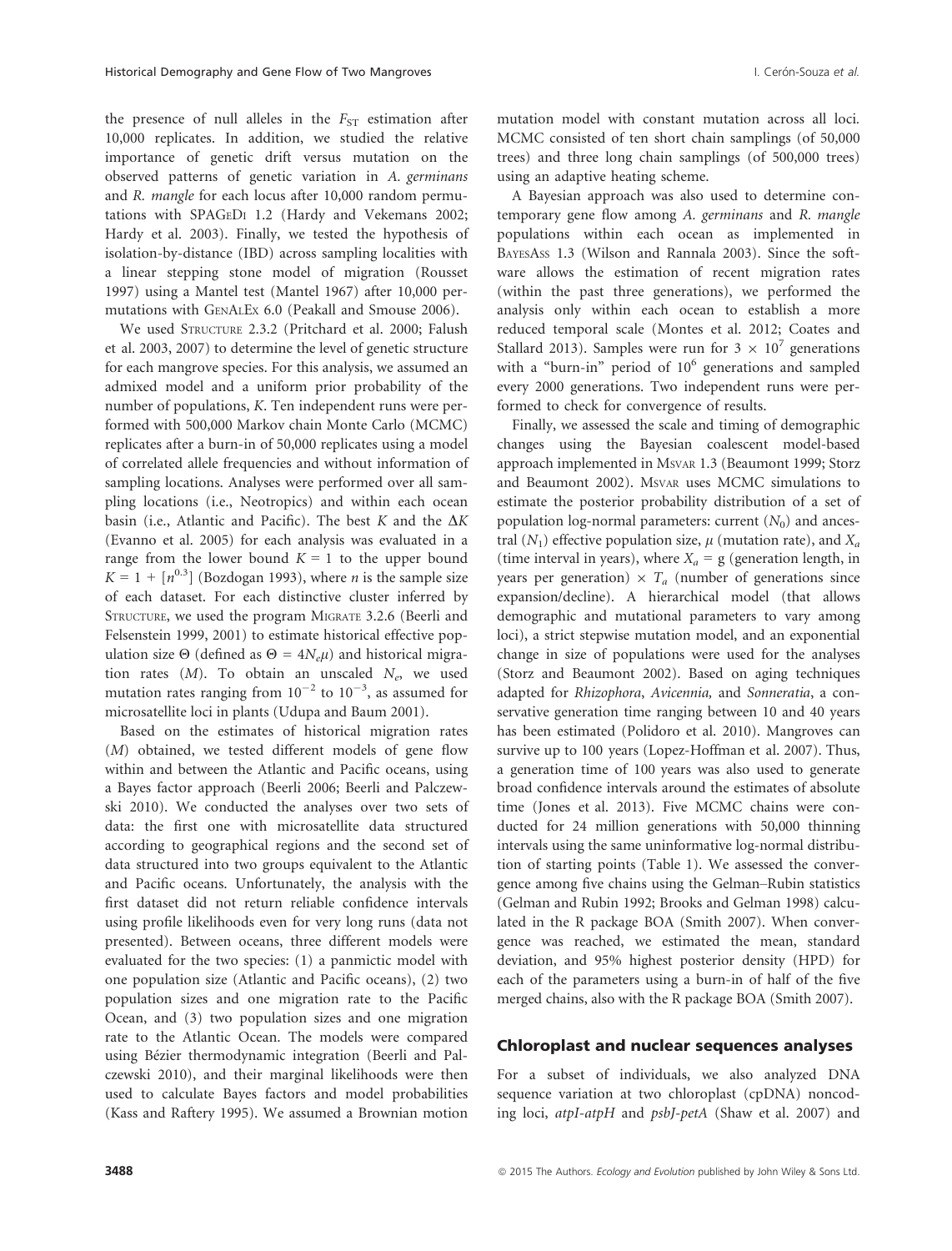Table 1. Lognormal priors (means/standard deviations, SD) and hyperpriors (for means and variances) used for MsvAR analysis performed on Rhizophora mangle and Avicennia germinans. N<sub>0</sub> and N<sub>1</sub> are current and ancestral effective population sizes, respectively,  $\mu$  is the mutation rate, and Ta is the number of generations since expansion/decline.

| Parameter      | Log <sub>10</sub><br>Mean/SD | <b>Hyperpriors</b>                             | Log <sub>10</sub> Mean/SD/<br>hyperpriors of<br>mean/SD |
|----------------|------------------------------|------------------------------------------------|---------------------------------------------------------|
| N <sub>O</sub> | 3/3                          | α $N_0$ σ $N_0$ β $N_0$ τ $N_0$                | 6/2/0/0.5                                               |
| $N_{1}$        | 3/3                          | $\alpha N_1 \sigma N_1$ $\beta N_1$ $\tau N_1$ | 6/2/0/0.5                                               |
| $\mu$          | $-3/1$                       | αμ σμ βμ τμ                                    | $-3/0.25/0/0.5$                                         |
| Ta             | 4/3                          | αTa σTa $β$ Ta τTa                             | 8/2/0/0.5                                               |

at the Agerm-CT004 nuclear flanking microsatellite region (FMR) loci for A. germinans and the RM11 loci for R. mangle (Rosero-Galindo et al. 2002). The amplification and sequencing procedures for cpDNA and the RM11 followed previously established protocols (Cerón-Souza et al. 2010, 2012). In A. germinans, the primers used to amplify the CT004 FMR were as follows: F: 5' CAATTCCTTGG GTAATTCTTGG and R: 5' GGCAAGGTTGCTGGAA TATG. We calculated nucleotide diversity  $(\pi)$  and haplotype diversity using DNASP v4.10.3 (Rozas et al. 2003). We also constructed a median-joining network (Bandelt et al. 1999) for each nuclear FMR and the two cpDNA gene regions together using NETWORK v4.5.1.0 ([www.flux](http://www.fluxus-engineering.com/)[us-engineering.com/](http://www.fluxus-engineering.com/)).

#### Results

#### Microsatellite diversity and population genetic structure

Microsatellite polymorphism and genetic diversity were high for both species (Appendix S1). Mean observed and expected heterozygosities were  $Ho = 0.40 \pm 0.02$  SE and  $H_{\rm E}$  0.42  $\pm$  0.02 SE for A. germinans and  $H_0 = 0.36 \pm 0.02$ SE and  $H_E = 0.38 \pm 0.03$  SE for R. mangle. There was no compelling evidence of genotyping errors. However, certain loci in some locations showed strong evidence of null alleles with frequencies that ranged from 0.11 to 0.79 in A. germinans and from 0.07 to 0.71 in R. mangle (Appendix S1). The presence of null alleles may partially explain the significant deviation from HWE that we observed in over half of the sampling localities for A. germinans and R. mangle. For example, significant deviations of  $F_{IS}$  from zero due to an excess of homozygotes were detected at nine localities of A. germinans and 11 localities of R. mangle (Appendix S1). In addition, most of the localities with HW deviations in R. mangle were located in the Pacific Ocean, where we have evidence of current introgressive hybridization with its sister species Rhizophora racemosa (Cerón-Souza et al. 2010). With the exception of the Panama–Montijo Gulf site, there was no deviation from linkage equilibrium (LE) in either species.

All loci used had a high power to detect  $F_{ST}$  values as low as 0.005 with a probability of 100% for A. germinans and 95% for R. mangle. Hierarchical AMOVA revealed highly significant genetic structuring (overall  $F_{ST} = 0.35$ ,  $R_{ST} = 0.46$  values for A. germinans and  $F_{ST} = 0.45$ ,  $R_{ST}$  = 0.37 values for R. mangle, Table 2). The 28-44% variance in A. germinans and 14–38% in R. mangle, depending on the mutation model assumed (i.e., IAM or SMM), was associated with the CAI barrier (Table 2). Pairwise estimates among sampling localities showed a high number of significant comparisons (99% and 79% in A. germinans and 98% and 87% in R. mangle, depending on the mutation model used) (Appendix S2). Genetic drift rather than mutation was the main cause of genetic differentiation across all localities in both mangrove species (i.e.,  $R_{ST} = \rho R_{ST}$ ), with some exceptions (e.g., French Guiana and Trinidad vs. nearby localities in A. germinans, see Appendix S2). We did not detect any strong isolation by distance in either species.

When all sampling locations were tested together, STRUCTURE analyses showed a highest posterior likelihood of  $K = 2$  for both species. The two inferred clusters clearly corresponded with the Atlantic and the Pacific ocean basins, highlighting the importance of the CAI as a barrier to gene flow for the mangrove species (Figs 1A,B and 2A,B). Analyses performed on samples from each ocean basin also revealed genetic structure mainly associated with the geographic distribution of the individuals. Within the Atlantic Ocean, K was six for A. germinans and two for R. mangle, whereas within the Pacific Ocean, K was equal to two for both species.

Most individuals were assigned to their respective clusters with a high average proportion of membership (Q), ranging from 88% to 90% for A. germinans and 79% to 83% for R. mangle. However, some R. mangle individuals sampled at UF, MV, MY, VM, PM, and CT showed high degrees of admixture with lower assignment probability to the two clusters  $(Q > 36\%)$  (Fig. 2A). Both species showed evidence of trans-Atlantic gene flow where the West African locality (Cameroon) was assigned to the same cluster as American clusters (i.e., FG-TR-CA in A. germinans and East Atlantic in R. mangle).

## Historical effective population size based on microsatellite diversity

The MIGRATE estimates of the population size parameter (Θ) ranged from 4.18 to 17.05 for A. germinans and 3.98 to 7.08 for R. mangle (Fig. 3A). Long-term transformed Ne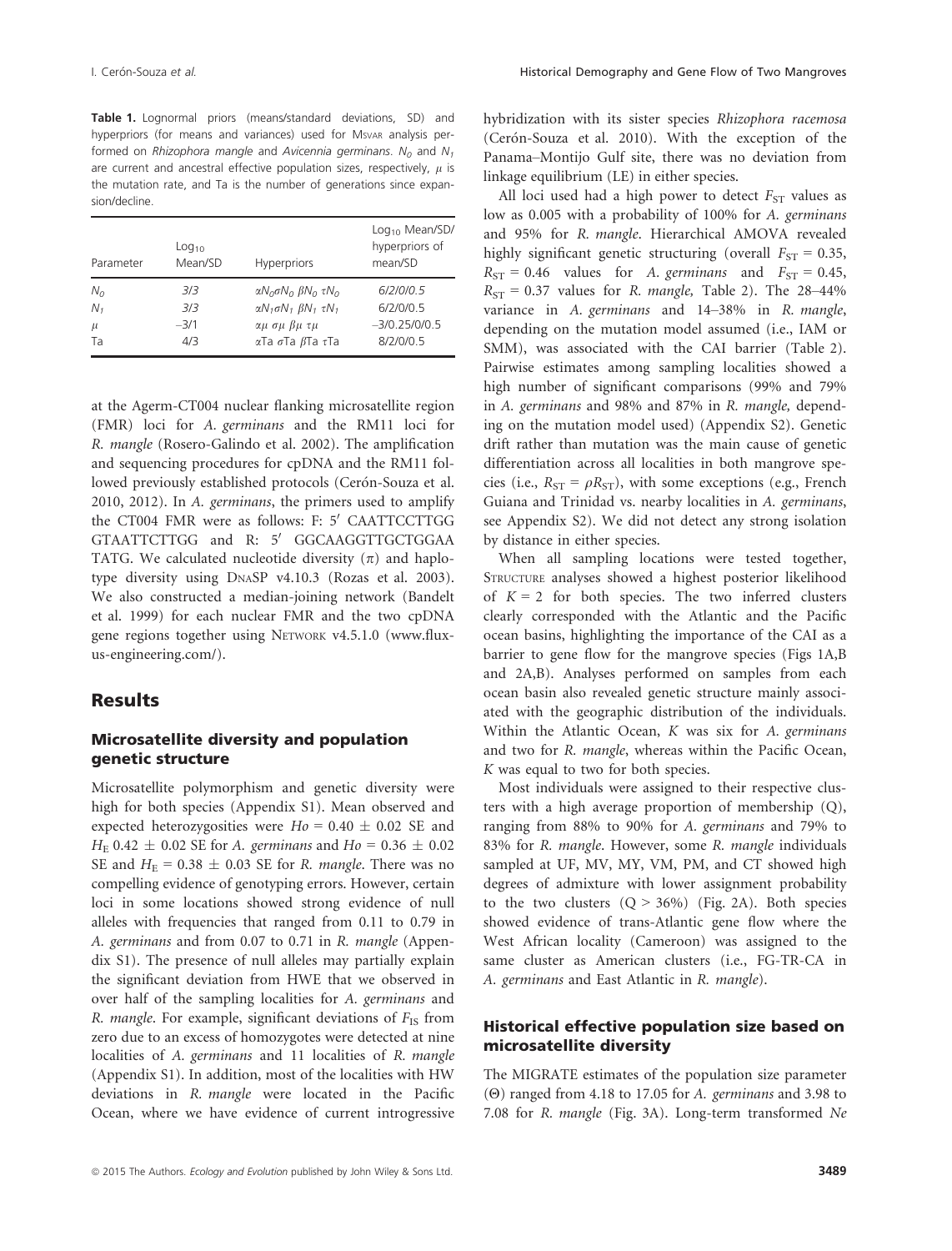Table 2. Analysis of molecular variance (AMOVA) of Avicennia germinans and Rhizophora mangle at two different levels of structure: one group (i.e., all sampling localities) and two groups (i.e., Atlantic and Pacific Ocean populations on both sides of the Central American Isthmus). Bold P numbers are significant values (P<0.05)

|                                        | Weir and Cockerham (1984) |         |                     | Slatkin (1995) |          |         |                  |       |
|----------------------------------------|---------------------------|---------|---------------------|----------------|----------|---------|------------------|-------|
| Species                                | Variance                  | % Total | <i>F</i> statistics | P              | Variance | % Total | R statistics     | P     |
| Avicennia germinans                    |                           |         |                     |                |          |         |                  |       |
| One group                              |                           |         |                     |                |          |         |                  |       |
| Among sampling localities              | 1.411                     | 35.03   | $F_{ST} = 0.350$    | 0.000          | 456.209  | 46.23   | $R_{ST} = 0.462$ | 0.000 |
| Within sampling localities             | 2.616                     | 64.97   |                     |                | 530.527  | 53.77   |                  |       |
| Two groups: Atlantic vs. Pacific Ocean |                           |         |                     |                |          |         |                  |       |
| Among groups                           | 0.695                     | 28.07   | $F_{CT} = 0.281$    | 0.000          | 123.491  | 44.01   | $R_{CT} = 0.440$ | 0.000 |
| Within groups                          | 0.501                     | 20.26   | $FSC = 0.282$       | 0.000          | 68.414   | 24.38   | $Rsc = 0.435$    | 0.000 |
| Within sampling localities             | 1.278                     | 51.67   | $F_{ST} = 0.483$    | 0.000          | 88.708   | 31.61   | $R_{ST} = 0.684$ | 0.000 |
| Rhizophora mangle                      |                           |         |                     |                |          |         |                  |       |
| One group                              |                           |         |                     |                |          |         |                  |       |
| Among sampling localities              | 0.870                     | 44.59   | $F_{ST} = 0.446$    | 0.000          | 22.257   | 36.48   | $R_{ST} = 0.365$ | 0.000 |
| Within sampling localities             | 1.081                     | 55.41   |                     |                | 38.749   | 63.52   |                  |       |
| Two groups: Atlantic vs. Pacific Ocean |                           |         |                     |                |          |         |                  |       |
| Among groups                           | 0.632                     | 38.09   | $F_{CT} = 0.381$    | 0.000          | 8.146    | 14.66   | $R_{CT} = 0.147$ | 0.001 |
| Within groups                          | 0.301                     | 18.15   | $FSC = 0.293$       | 0.000          | 12.155   | 21.88   | $Rsc = 0.256$    | 0.000 |
| Within sampling localities             | 0.726                     | 43.76   | $F_{ST} = 0.562$    | 0.000          | 35.250   | 63.45   | $R_{ST} = 0.366$ | 0.000 |



Figure 1. Genetic structure across 17 sites of Avicennia germinans in the Neotropics using nuclear microsatellite polymorphisms (A and B) and median-joining networks based on haplotype polymorphisms for two chloroplast genes (C) and one flanking microsatellite region (FMR) (D). (A) STRUCTURE analysis based on microsatellite polymorphisms for the entire set of sampling locations (i.e., Neotropics) (best  $K = 2$ ) and by ocean basin (i.e., Atlantic, best  $K = 6$  and Pacific, best  $K = 2$ ). (B) The map shows the proportion of assignment for each of the sampling locations to inferred clusters within each ocean basin and the main ocean currents that surround each sampling locality (summarized from Gordon 1967, Kessler 2006, Lee et al. 1996, Oey et al. 1985, Richardson and Walsh 1986, Schott and Zantopp 1985, Stramma and Schott 1999 and Wüst 1964). (C) The inferred median-joining networks for cpDNA loci (atpI-atpH and psbJ-petA) and (D) for the FMR region (CT004). For each network, the proportion of haplotypes found in each sampling location and the number of sequences analyzed (in parenthesis) by sampling locality is also indicated (see Appendix S1 for the acronyms of each sampling location).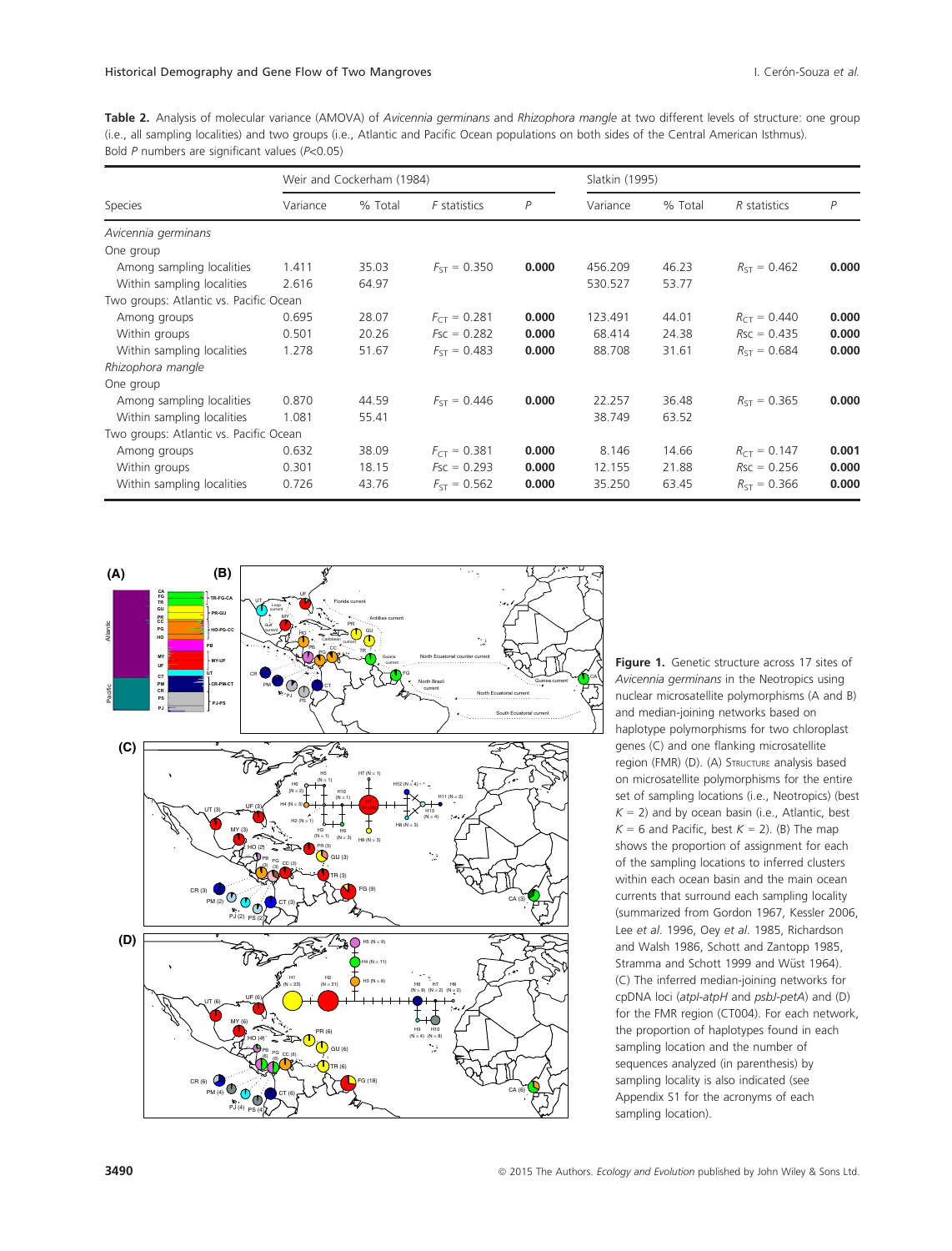Figure 2. Genetic structure across 26 sites of Rhizophora mangle in the Neotropics using nuclear microsatellite polymorphisms (A and B) and median-joining networks based on haplotype polymorphisms for two chloroplast genes (C) and one flanking microsatellite region (FMR) (D). (A) STRUCTURE analysis based on microsatellite polymorphism for the entire set of sampling locations (i.e., Neotropics) (best  $K = 2$ ) and grouping of the sampling locations by ocean basin inferred (i.e., Atlantic, best  $K = 2$  and Pacific, best  $K = 2$ ). (B) The map shows the proportion of assignment for each of the sampling locations to inferred clusters within each ocean basin and the main ocean currents that surround each sampling locality. (summarized from Gordon 1967, Kessler 2006, Lee et al. 1996, Oey et al. 1985, Richardson and Walsh 1986, Schott and Zantopp 1985, Stramma and Schott 1999 and Wüst 1964) (C) The inferred median-joining networks for cpDNA loci (atpI-atpH and psbJ-petA) and (D) for the FMR regions (RM11). For each network, the proportion of haplotypes found in each sampling location and the number of sequences analyzed (in parenthesis) by sampling locality is also indicated (see Appendix S1 for the acronyms of each sampling locations).

values (assuming a  $\mu$  of  $10^{-2}$  and  $10^{-3})$  (Udupa and Baum 2001) ranged from 575 to 2,321 for A. germinans and from 548 to 974 for R. mangle, respectively. We did not find significant differences ( $P < 0.05$ ) in Θ and  $N_e$  among the two mangrove species. However, two A. germinans clusters localized on the Atlantic coast of Central America and northern South America (HO-PG-CC) and in the Antilles islands (PR-GU) showed higher  $\Theta$  and  $N_e$  values compared with all four R. mangle clusters (Fig. 3A).

#### Historical and current migration patterns based on microsatellite diversity

The comparison of the three historical gene flow hypotheses revealed that for both species, the second model (i.e., Atlantic Ocean as a source and the Pacific Ocean receiving migrants) was favored over the rest of the models tested (Table 3). The current migration rates inferred with BAYESASS within each ocean were in general low (i.e.,  $M < 0.1$ ). However, in the sites surrounding the Antilles Islands within Caribbean, we found asymmetrical patterns of migration with values of  $M > 0.1$  in both species that



were congruent with the direction of marine currents (Fig 2B and 3B). This includes migration from Guadeloupe to Puerto Rico following the Antillean marine current (Lee et al. 1996) and migration from Colombian and Panamanian sites toward Honduras, Nicaragua, Mexico, and Florida following the Caribbean marine current (Gordon 1967). Within the Pacific Ocean basin, we found bidirectional migration rates of  $M > 0.1$  restricted to neighboring localities within Panama and between Panama and Costa Rica. Again, dispersal was congruent with the short and seasonal currents, and the permanent eddies that characterize the marine circulation patterns of the eastern tropical Pacific (Kessler 2006) (Appendix S4).

## Changes in effective population size over time based on microsatellite diversity

The MSVAR analysis showed clear evidence of population declines across A. germinans and R. mangle mangrove populations. Current population sizes  $(N_0)$  are on average two hundred times smaller than ancestral effective population sizes  $(N_1)$  (Fig. 3B). The mean estimates of time since this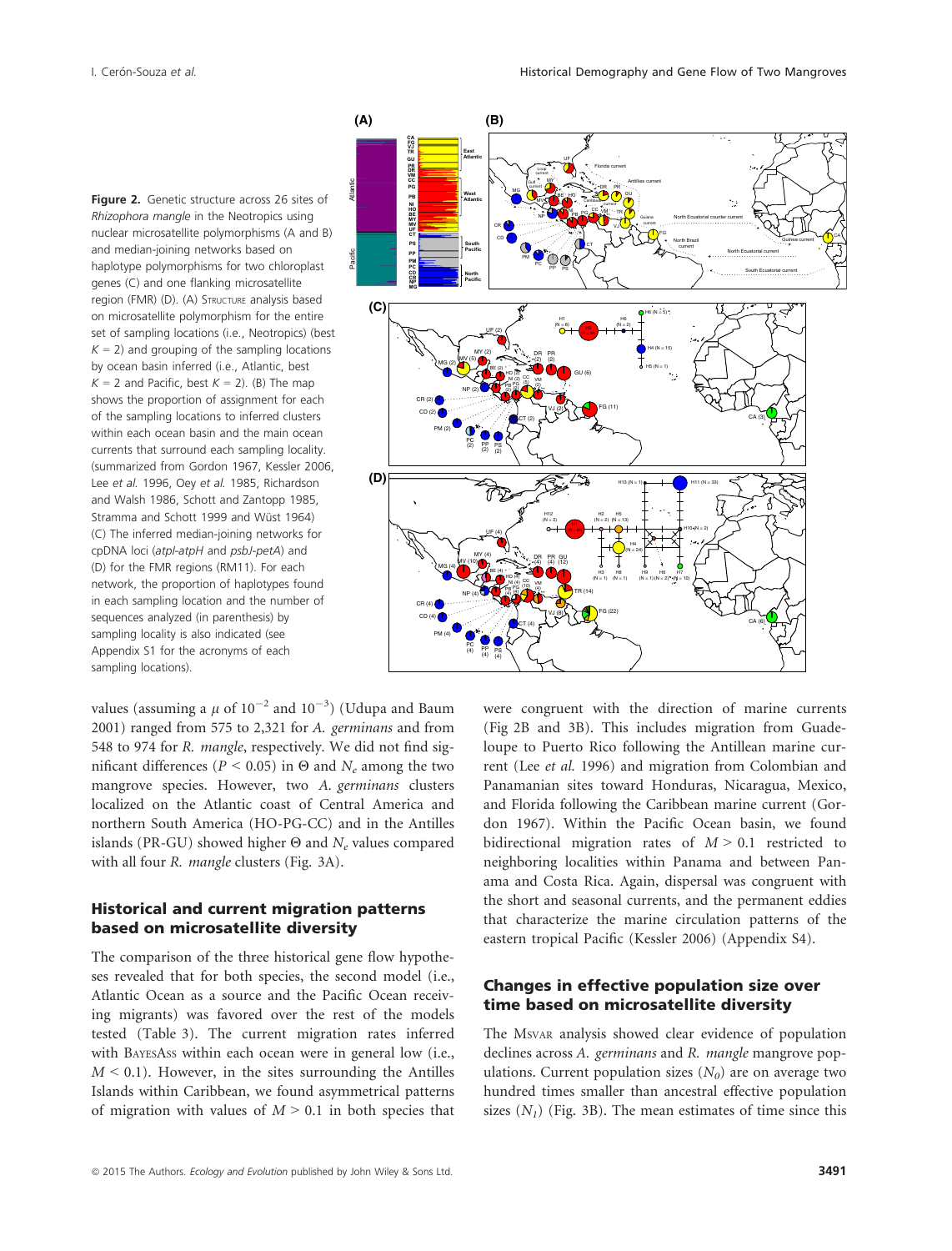



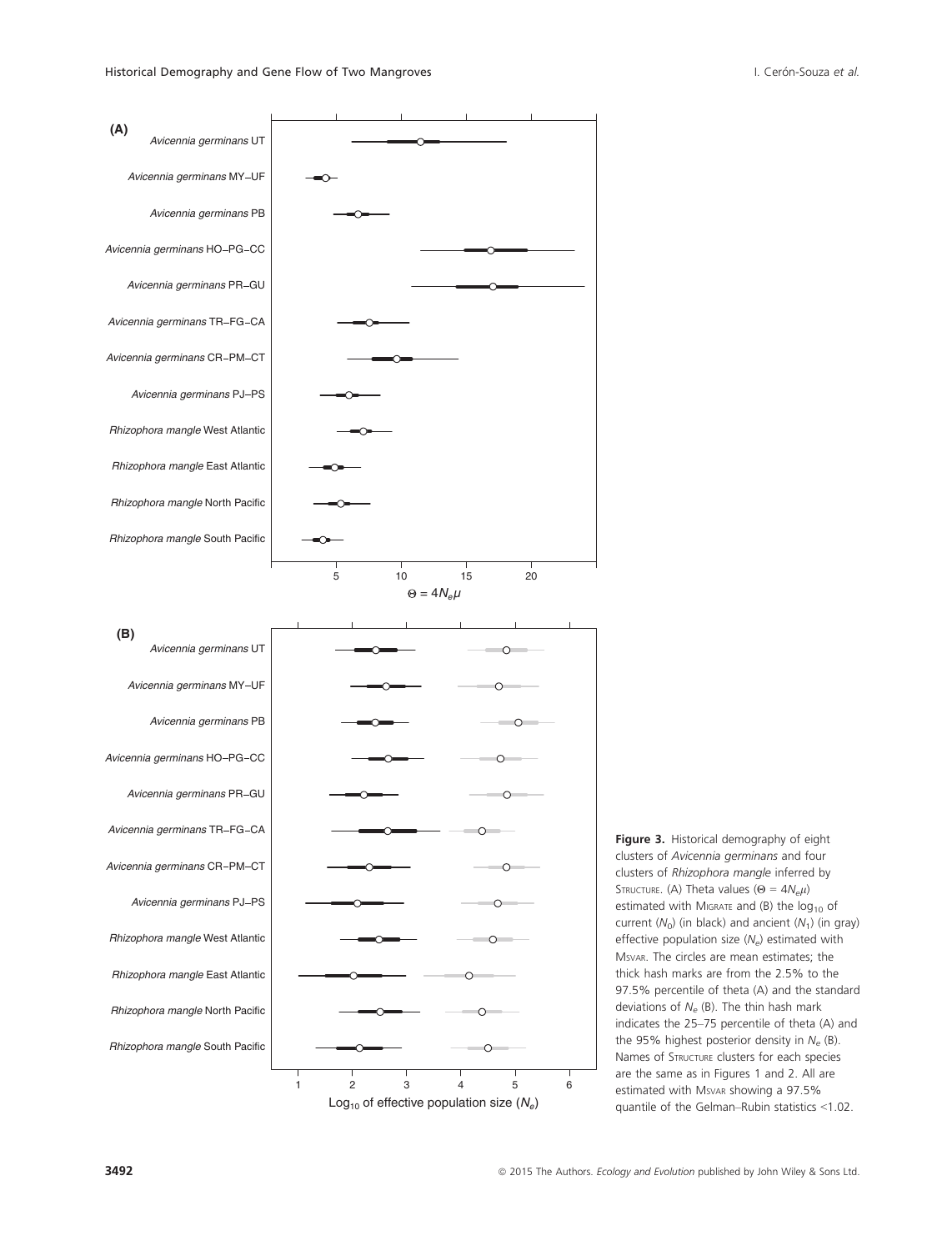| Species             | Model                                        | $Ln$ mL       | Ln Bayes factor | Model probability |
|---------------------|----------------------------------------------|---------------|-----------------|-------------------|
| Avicennia germinans | 1) Panmictic                                 | $-829.696.46$ | $-455,410.88$   | 0.00              |
|                     | 2) Directional (Atl to Pac)                  | $-601,991.02$ | 0.00            | 1.00              |
|                     | 3) Directional (Pac to Atl)                  | $-665,653.97$ | $-127,325.90$   | 0.00              |
| Rhizophora mangle   | 1) Panmictic                                 | $-252.114.12$ | $-206.076.94$   | 0.00              |
|                     | 2) Directional (Atl to Pac)                  | $-149,075.65$ | 0.00            | 1.00              |
|                     | 3) Directional (Pac to Atl)<br>$-153,737.28$ | $-9323.26$    | 0.00            |                   |

Table 3. Comparison of three models of gene flow for A. germinans and R. mangle samples across the Atlantic (Atl) and Pacific (Pac) oceans.

decline  $(X_a)$  were placed from 5000 to 30,200 years (at  $g = 10$ ), from 17,300 to 120,200 years (at  $g = 40$ ), and from 38,000 to 297,000 years (at  $g = 100$ ) across all clusters of both species. Although some A. germinans clusters in the Caribbean Sea (i.e., UT, MY-UF, HO-PG-CC, PB, and PR-GU STRUCTURE clusters) showed older  $X_a$  values, all 95% HPD estimates within and between the two species indicated that population declines of A. germinans and R. mangle occurred during the mid-Pleistocene to early Holocene (Fig. 4).

#### Chloroplast and nuclear haplotype networks

The neighbor-joining network subdivided the cpDNA and FMR haplotypes into two main groups supporting the strong phylogeographic pattern associated with the closure of the CAI also observed with microsatellite polymorphisms (Figs 1C,D and 2C,D). In A. germinans, the two distinctive haplogroups were separated by two and six substitutions in the cpDNA and FMR genomes, respectively. In addition, within the Atlantic Ocean, the nuclear FMR shared haplotypes (i.e., H3 and H4) between West Africa and Central and South America suggesting trans-Atlantic gene flow (Fig. 1C,D). In the case of R. mangle, the separation of cpDNA haplotypes across the CAI was less pronounced than in A. germinans due to the close relatedness of the H3 haplotype found in Atlantic samples to two haplotypes found in Pacific samples (i.e., H4 and H6) (Fig. 2C). Similarly, in the FMR network, haplotype H12 from the Pacific Ocean (Nicaragua) was



Log<sub>10</sub> of time since decline  $(X_a)$ 

 $\circledcirc$  2015 The Authors. Ecology and Evolution published by John Wiley & Sons Ltd. 3493

 $< 1.02$ .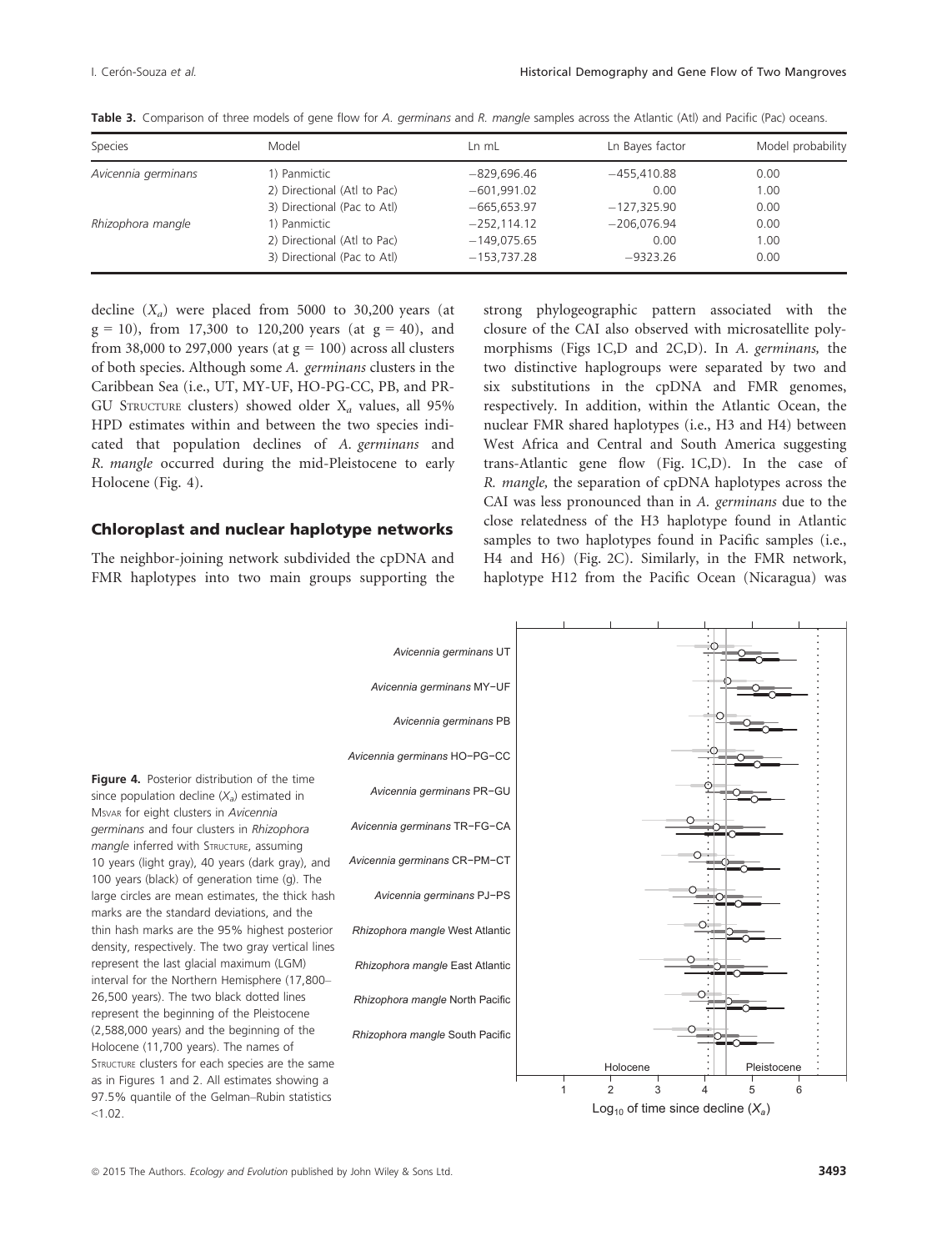more closely related to Atlantic H1 than any other Pacific haplotype (Fig. 2D). Both genomes of R. mangle also support the observed trans-Atlantic gene flow, since shared haplotypes between West Africa (Cameroon) and South America (French Guiana) were found (i.e., H3 in cpDNA and H7 in FMR) (Fig. 2C,D). Haplotype diversity and the number of haplotypes for each gene and species are indicated in Appendix S3.

# **Discussion**

Despite striking differences in life-history traits between A. germinans and R. mangle, their extant genetic diversity has been similarly shaped by a combination of major geological events, quaternary climate fluctuations, and the contemporary and palaeomarine currents. Our data reaffirm the strong effect of the Central American Isthmus (CAI) closure on the diversification history of neotropical mangroves (Nettel and Dodd 2007; Cerón-Souza et al. 2010, 2012; Takayama et al. 2013). The CAI clearly divided current Pacific and Atlantic populations of both Avicennia and Rhizophora and, as a consequence, Atlantic and Pacific ocean mangrove populations should be considered independent units that have evolved separately since the Miocene–Pliocene (Coates and Obando 1996; Montes et al. 2012).

In addition to the genetic differences among populations separated by the CAI, there was a strong signal of subsequent population bottleneck in all Atlantic and Pacific populations that we examined. The relative timing of this bottleneck was remarkably consistent across distinct populations, and nearly, all estimates placed the date around the last glacial maximum (LGM) (c.a. 28,300–15,440 years BP, revised in Shakun & Carlson, 2010) (Fig. 4). These data are consistent with evidence for population declines during this time from the palynological and peat stratigraphy data for mangroves (Ellison and Stoddart 1991). Lower sea levels likely physically reduced suitable mangrove habitat across the region (Donoghue 2011). At the same time, the cooler ocean temperatures likely pushed populations further toward the equator. Mangroves are very sensitive to cool temperatures (Kao et al. 2004; Stuart et al. 2007), to the point that the present day distribution of mangroves is thought to reflect physiological rather than dispersal limitations (Duke et al. 1998; Krauss et al. 2008). Our very low estimates of effective population size within contemporary mangrove populations support this hypothesis. Thus, although Avicennia and Rhizophora have been present in the Neotropics for the last 16 (Miocene) and 40 Ma (Eocene) respectively, the current genetic diversity within both species is a legacy of the quaternary fluctuations in population size and range (Hewitt 2000).

The low genetic diversity in chloroplast and nuclear regions and the fixed haplotypes found in A. germinans and R. mangle across hundreds of kilometers on both sides of the CAI are likely caused by recent range expansion during the Holocene. Similar conclusions have been reached previously based on a combination of fossil (Ellison 1993; Jaramillo and Bayona 2000) and molecular evidence (Nettel and Dodd 2007; Pil et al. 2011; Sandoval-Castro et al. 2012). These studies have had either a much narrower geographic scope or fewer species, but similarly show evidence for a quaternary reduction in population size and Holocene expansions. Together, these data reinforce the idea that current mangrove distribution and genetic structure are probably more correlated with habitat availability and local history of extinction/expansion than dispersal capacity (Ellison 1993).

## The effect of marine currents

The direction of main marine currents, both historical and contemporary, has acted with past climate to shape population genetic structure in mangroves. Marine palaeo-oceanographic models support the existence of a strong current through the Central American seaway from the Atlantic toward the Pacific oceans during the Miocene– Pleistocene (i.e., before the final closure of the CAI) (Iturralde-Vinent 2006). Consistent with this westward flowing current, estimates of migration best fit an asymmetrical gene flow model with higher rates of historical migration from the Atlantic to the Pacific oceans. Likewise, our genetic data suggest a strong role of contemporary currents in the distribution of genetic variation, similar to recent reports for Rhizophora mucronata in South-East Asia (Wee et al., 2014). There was a strong genetic affinity between African and eastern South American populations of both species consistent with the main currents, the North Equatorial Current (NEC), the South Equatorial Current (SEC), and the North Equatorial Counter Current (NECC), which connects America with West Africa (Richardson and Walsh 1986, Stramma and Schott 1999) (Figs 1B and 2B). These currents were established following the breakup of West Gondwana and have maintained the same direction since the final closure of the CAI (Parrish 1993; Renner 2004). Large floating objects with wind-exposed surfaces can cross the Atlantic Ocean in <2 weeks (Renner 2004), a timeframe that is far shorter than the seed viability in saltwater for both A. germinans (c.a. 90 days) and R. mangle (c.a. 360 days) (Rabinowitz 1978).

Similarly, genetic patterns within the West Atlantic and in the Pacific reflected the prevailing current patterns. For example, we found high migration  $(M > 0.1)$  rates from Guadeloupe toward Puerto Rico in both species following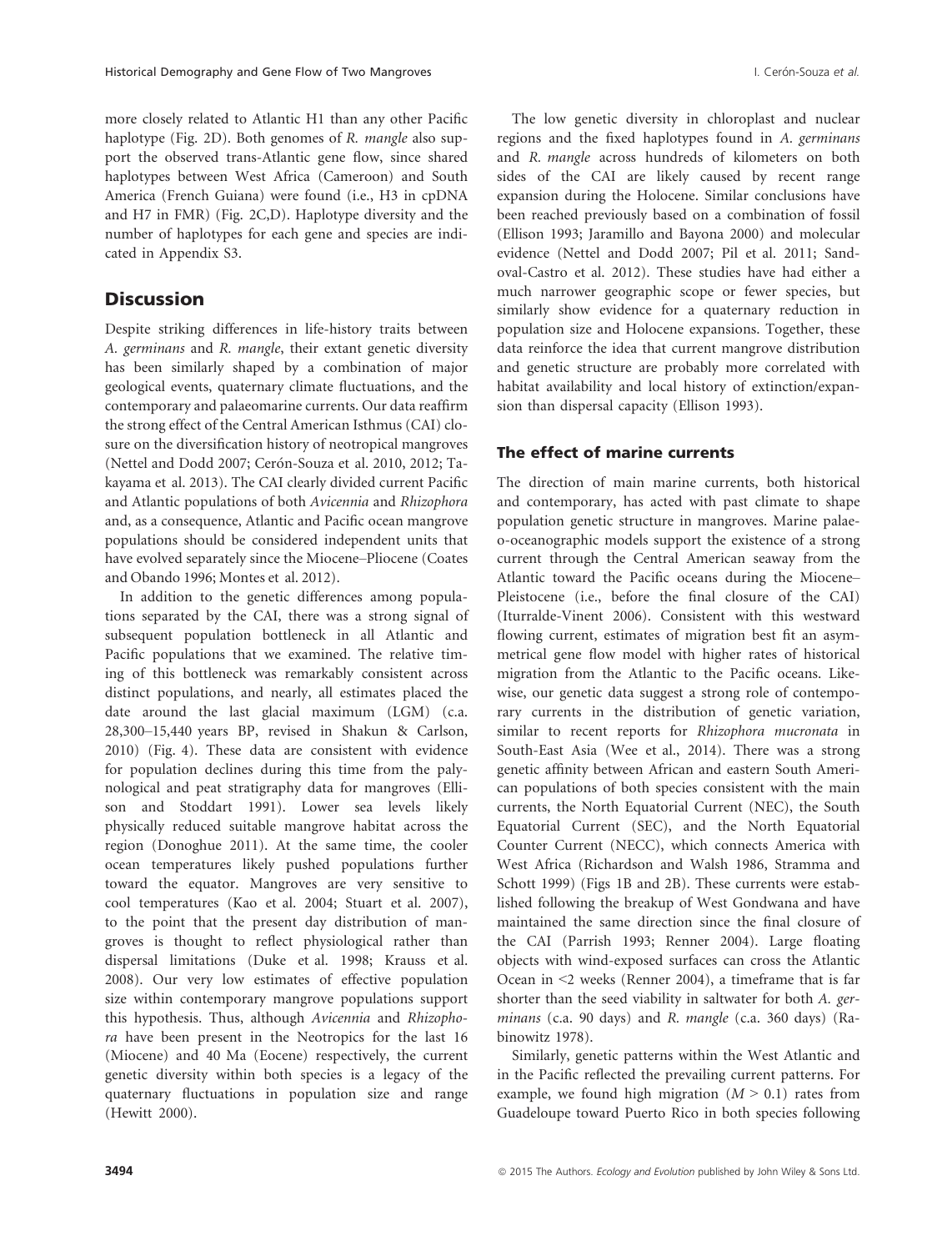the direction of the Antilles current (Lee et al. 1996). There was also strong evidence for directional migration from sites in Colombia and Panama toward Honduras, Nicaragua, and Mexico following the direction of the Caribbean current (Gordon 1967). In the eastern tropical Pacific, high and bidirectional migration  $(M > 0.1)$  was evident in neighboring localities within Panama and between Panama and Costa Rica of both species. This pattern is consistent with short-distance currents, seasonal changes, and permanent eddies that characterize ocean circulation patterns in the east tropical Pacific. In October–December, main currents between northern Colombia, Panama, and Costa Rica follow a highly dynamic northwesterly direction. In comparison, in January– March, the dynamic of these currents decreases and although the main northwesterly direction is maintained, there are also opposing currents moving in the eastward direction (Kessler 2006).

#### The effect of life-history traits

Our comparative approach reinforces the clear differences between the two mangrove species in levels of population subdivision and historical demography. R. mangle populations exhibit much less genetic structuring and, consequently higher gene flow, relative to populations of A. germinans. These differences are consistent with the difference in seed viability in saltwater (90 days and 360 days) and pollination syndrome (ambophilous for R. mangle and entomophilous for A. germinans) that characterize the two species (Cerón-Souza et al. 2012). Furthermore, we found that the historical population size of A. germinans in the Caribbean Sea clusters (HO-PG-CC and PR-GU) was higher than all four R. mangle clusters (Fig. 3A). This finding contradicts the striking differences in population density observed in the Caribbean and Central America today (Lovelock et al., 2005) and leads us to question why current A. germinans populations are less dense and more fragmented than they were in the past.

One possible explanation for this shift in dominance is the remarkable ability for R. mangle to disperse its seeds over long distances relative to other neotropical mangrove species. Besides trans-oceanic dispersal of R. mangle reported in the Atlantic, genetic analysis in the Pacific basin supports long distance gene flow events that occurred from the East Pacific coast toward the Pacific islands, which has not been observed in other mangrove species (Takayama et al. 2013; Lo et al., 2014). The biogeographic analysis of Rhizophora species around the world suggests that modern geographic distribution and disjunctions of this genus are explained by both vicariance, but also by several unique trans-oceanic dispersal events (Lo et al., 2014). Thus, it is possible that R. mangle's remarkable seed viability in saltwater made it a superior competitor compared to other mangrove species during the Holocene when it recolonized new areas.

Alternatively, this shift in palaeo-ecological succession may be associated with local adaptation of A. germinans to cooler temperatures. Although current A. germinans populations have a much more fragmented distribution than R. mangle (Cerón-Souza et al. 2012), A. germinans extends north to the colder Gulf of Mexico coasts of Texas, Louisiana, and the extreme north of Florida where R. mangle is largely absent (Sherrod et al., 1986). Different experiments have demonstrated that A. germinans from these northern areas have a greater chilling tolerance, especially in early life-history stages (Markley et al., 1982; Pickens & Hester, 2011). Thus, it is possible that cooler temperatures favored the distribution and abundance of A. germinans in the past, when they dominated the landscape. Then, during the Holocene period when changes in sea level and precipitation patterns were accompanied with warmer temperatures, Rhizophora gradually replaced Avicennia. The analysis of fossilized pollen from Guyana, Surinam, and Colombia supports this scenario and suggests that this species succession pattern occurred similarly in distant regions in the tropical belt during the Holocene (Van der Hammen, 1974; Urrego et al., 2013).

## The effect of future climate change on mangroves

Mangrove forests are one of the most threatened ecosystems in the world (Valiela et al. 2001; Alongi 2002). Neotropical mangroves are being destroyed and fragmented at alarmingly high rates, mainly due to coastal development, aquaculture expansion, and overharvesting (Polidoro et al. 2010). Moreover, mangroves are extremely sensitive to climate change and sea-level fluctuations because of their localization in coastal areas at low altitudes (Alongi 2008, 2015). The current models of species and community distribution under climate change predict that neotropical mangroves, including those on the Atlantic and Pacific coasts of Central America and the Caribbean, must be classified as critically endangered (Polidoro et al. 2010; Record et al. 2013). These models predict that mangrove species (including both A. germinans and R. mangle) in neotropical regions will experience (1) a pole-ward shift under future climate scenarios, especially on North America (Alongi 2015), and (2) an overall contraction of species distributions and a severe decline in species richness in response to increasing temperatures and salinity and acidity of the soils as well as a decrease in precipitation (Record et al. 2013; Alongi 2015). This alarming predic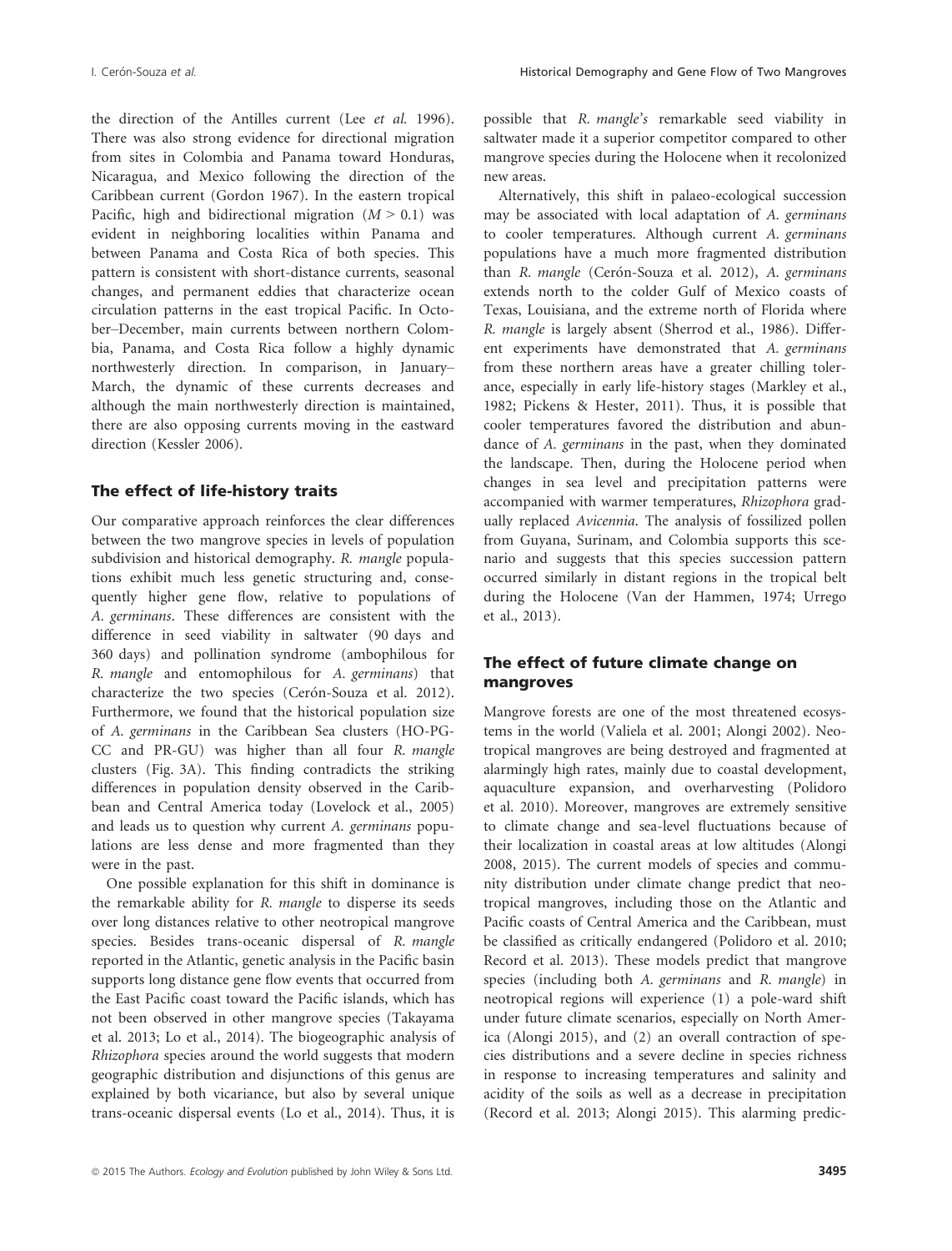tion for neotropical mangrove areas based on species distribution and adjusted climate variables is remarkably similar to the bottleneck pattern that occurred in both species between the mid-Pleistocene and the early Holocene. Indeed, our historical demographic reconstruction based on molecular data suggests that, although A. germinans and R. mangle will likely survive global warming, the genetic diversity of both mangrove species will be critically eroded.

# Acknowledgments

This work formed part of ICS's PhD thesis with financial support from the Smithsonian Tropical Research Institute (STRI), the University of Puerto Rico – Rio Piedras Campus (CREST-CATEC and NSF-EPSCor), and National Science Foundation grants (DEB 640279) to WOM. Atlantic collections were financed by the U.S. EPA-Science to Achieve Results (STAR) program (Grant # U915985) to ERO. Thanks to E. Bandou, B. Degen, C. Proisy (French Guiana), Daniel Imbert (Guadeloupe), J. L. Andrade and L. Cima (Mexico), B. Rivera (Puerto Rico), A. Whitsell (Trinidad), M. Velázquez (USA-Florida), C. Dick (Cameroon), O. Miura, R. Reina (Nicaragua, Belize, and Mexico-Pacific), O. Acevedo, E. Díaz, L. García, N. Giraldo, H. Guzman (Panama), J. A. Jiménez, D. Portuguez (Costa Rica), and O. Puebla (Honduras) for collection support. Thanks to F. Alda, C. Arias, K. Bonner, J. Celis, K. Furnish, A.F. Jones, D. Lindstrom, M. O'Connell, C. Salazar, K. Saltonstall, X. Velez-Zuazo, S. Young and the three anonymous reviewers for their suggestions to improve this manuscript.

# Conflict of Interest

None declared.

## References

- Alongi, D. M. 2002. Present state and future of the world's mangrove forests. Environ. Conserv. 29:331–349.
- Alongi, D. M. 2008. Mangrove forests: resilience, protection from tsunamis, and responses to global climate change. Estuar. Coast. Shelf Sci. 76:1–13.

Alongi, D. M. 2015. The impact of climate change on mangrove forests. Curr. Clim. Change Rep. 1:30–39.

- Bandelt, H. J., P. Forster, and A. Rohl. 1999. Median-joining networks for inferring intraspecific phylogenies. Mol. Biol. Evol. 16:37–48.
- Beaumont, M. A. 1999. Detecting population expansion and decline using microsatellites. Genetics 153:2013–2029.

Beerli, P., and J. Felsenstein. 1999. Maximum-likelihood estimation of migration rates and effective population numbers in two populations using a coalescent approach. Genetics 152:763–773.

- Beerli, P., and J. Felsenstein. 2001. Maximum likelihood estimation of a migration matrix and effective population sizes in n subpopulations by using a coalescent approach. Proc. Natl Acad. Sci. USA 98:4563–4568.
- Beerli, P. 2006. Comparison of Bayesian and maximumlikelihood inference of population genetic parameters. Bioinformatics 22:341–345.
- Beerli, P., and M. Palczewski. 2010. Unified framework to evaluate panmixia and migration direction among multiple sampling locations. Genetics 185:313–326.
- Bozdogan, H. 1993. Choosing the number of component clusters in the mixture-model using a new informational complexity criterion of the inverse-Fisher information matrix. Pp. 40–54 in O. Opitz, B. Lausen and R. Klar, eds. Information and classification: concepts, methods and applications. Springer, Berlin, Germany.
- Brooks, S. P., and A. Gelman. 1998. General methods for monitoring convergence of iterative simulations. J. Comput. Graph. Stat. 7:434–455.
- Cerón-Souza, I., E. Rivera-Ocasio, E. Medina, J. A. Jimenez, W. O. McMillan, and E. Bermingham. 2010. Hybridization and introgression in New World red mangroves, Rhizophora (Rhizophoraceae). Am. J. Bot. 97:945–957.
- Cerón-Souza, I., E. Bermingham, W. McMillan, and F. Jones. 2012. Comparative genetic structure of two mangrove species in Caribbean and Pacific estuaries of Panama. BMC Evol. Biol. 12:205.
- Chapuis, M.-P., and A. Estoup. 2007. Microsatellite null alleles and estimation of population differentiation. Mol. Biol. Evol. 24:621–631.
- Coates, A. G., and J. A. Obando. 1996. The geologic evolution of the Central American isthmus. Pp. 21–56 in J. B. C. Jackson, A. F. Budd and A. G. Coates, eds. Evolution and environment in tropical America. Univ. of Chicago Press, Chicago, IL.
- Coates, A. G., and R. F. Stallard. 2013. How old is the isthmus of Panama? Bull. Mar. Sci. 89:801–813.
- Donoghue, J. F. 2011. Sea level history of the northern Gulf of Mexico coast and sea level rise scenarios for the near future. Clim. Change. 107:17–33.
- Duke, N. C. 1995. Genetic diversity, distributional barriers and rafting continents – more thoughts on the evolution of mangroves. Hydrobiologia 295:167–181.
- Duke, N. C., M. C. Ball, and J. C. Ellison. 1998. Factors influencing biodiversity and distributional gradients in mangroves. Glob. Ecol. Biogeogr. Lett. 7:27–47.
- Ellison, J. C. 1993. Mangrove retreat with rising sea-level, Bermuda. Estuar. Coast. Shelf Sci. 37:75–87.
- Ellison, J. C., and D. R. Stoddart. 1991. Mangrove ecosystem collapse during predicted sea-level rise: holocene analogues and implications. J. Coastal Res. 7:151–165.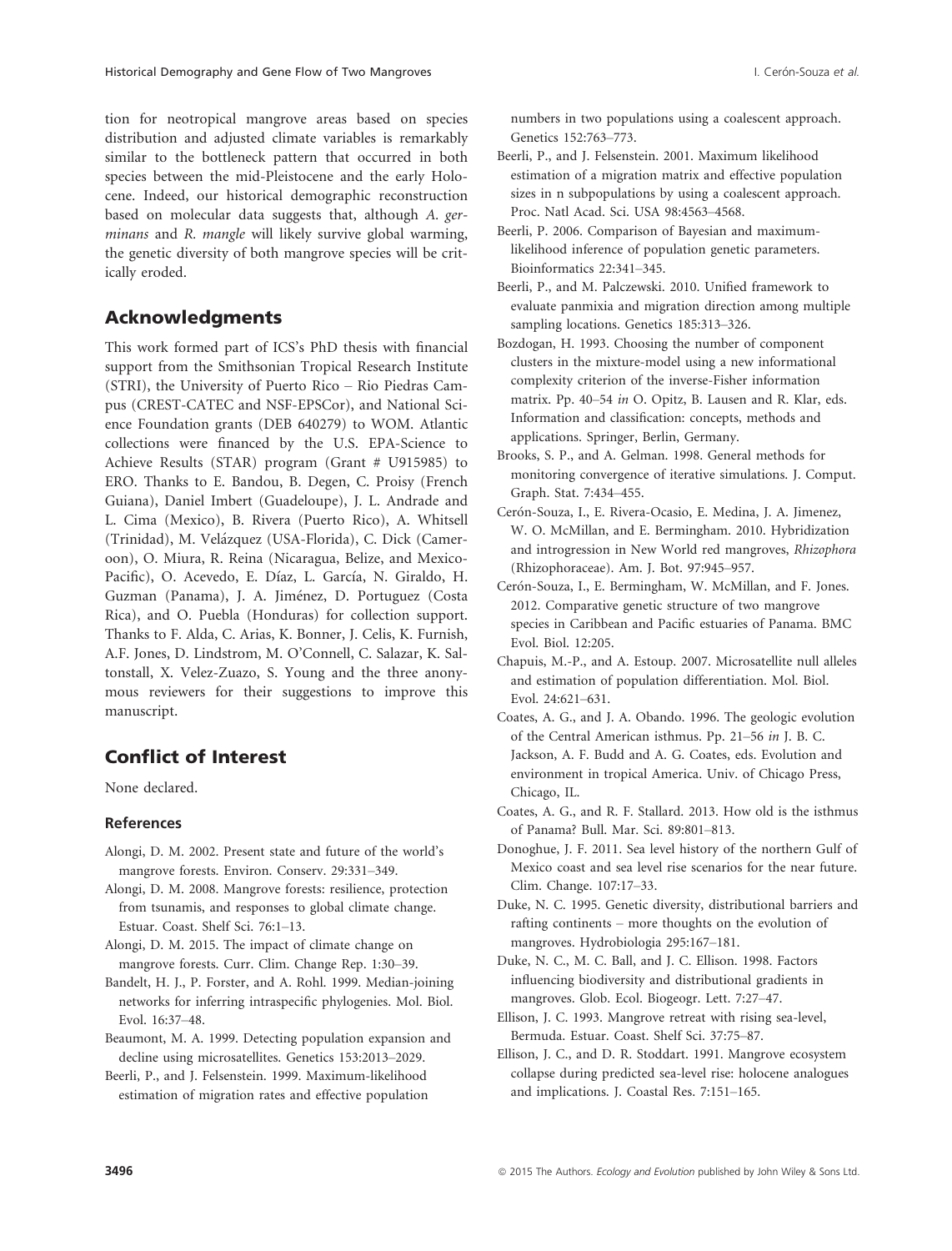Evanno, G., S. Regnaut, and J. Goudet. 2005. Detecting the number of clusters of individuals using the software structure: a simulation study. Mol. Ecol. 14:2611–2620.

Excoffier, L., G. Laval, and S. Schneider. 2005. Arlequin ver. 3.0: an integrated software package for population genetics data analysis. Evol. Bioinform. 1:47–50.

Falush, D., M. Stephens, and J. K. Pritchard. 2003. Inference of population structure using multilocus genotype data: linked loci and correlated allele frequencies. Genetics 164:1567–1587.

Falush, D., M. Stephens, and J. K. Pritchard. 2007. Inference of population structure using multilocus genotype data: dominant markers and null alleles. Mol. Ecol. Notes 7:574–578.

Gelman, A., and D. B. Rubin. 1992. Inference from iterative simulation using multiple sequences. Stat. Sci. 7:457–472.

Gordon, A. L. 1967. Circulation of the Caribbean Sea. J. Geophys. Res. 72:6207–6223.

Hardy, O. J., and X. Vekemans. 2002. SPAGeDi: a versatile computer program to analyse spatial genetic structure at the individual or population levels. Mol. Ecol. Notes 2:618–620.

Hardy, O. J., N. Charbonnel, H. Freville, and M. Heuertz. 2003. Microsatellite allele sizes: a simple test to assess their significance on genetic differentiation. Genetics 163:1467– 1482.

Hewitt, G. 2000. The genetic legacy of the quaternary ice ages. Nature 405:907–913.

Iturralde-Vinent, M. A. 2006. Meso-Cenozoic Caribbean paleogeography: implications for the historical biogeography of the region. Int. Geol. Rev. 48:791–827.

Jaramillo, C., and G. Bayona. 2000. Mangrove distribution during the Holocene in Tribugi gulf, Colombia. Biotropica 32:14–22.

Jones, F. A., I. Cerón-Souza, B. D. Hardesty, and C. W. Dick. 2013. Genetic evidence of quaternary demographic changes in four rain forest tree species sampled across the Isthmus of Panama. J. Biogeogr. 40:720–731.

Kao, W.-Y., C.-N. Shih, and T.-T. Tsai. 2004. Sensitivity to chilling temperatures and distribution differ in the mangrove species Kandelia candel and Avicennia marina. Tree Physiol. 24:859–864.

Kass, R. E., and A. E. Raftery. 1995. Bayes factors. J. Am. Stat. Assoc. 90:773–795.

Kessler, W. S. 2006. The circulation of the eastern tropical Pacific: a review. Prog. Oceanogr. 69:181–217.

Krauss, K. W., C. E. Lovelock, K. L. McKee, L. Lopez-Hoffman, S. M. L. Ewe, and W. P. Sousa. 2008. Environmental drivers in mangrove establishment and early development: a review. Aquat. Bot. 89:105–127.

Lee, T. N., W. E. Johns, R. J. Zantopp, and E. R. Fillenbaum. 1996. Moored observations of western boundary current variability and thermohaline circulation at 26.5° in the Subtropical North Atlantic. J. Phys. Oceanog. 26:962–983.

Lo, E., N. Duke, and M. Sun. 2014. Phylogeographic pattern of Rhizophora (Rhizophoraceae) reveals the importance of both vicariance and long-distance oceanic dispersal to modern mangrove distribution. BMC Evolut. Biol. 14:83.

Lovelock, C. E., I. C. Feller, K. L. McKee, and R. Thompson. 2005. Variation in mangrove forest structure and sediment characteristics in Bocas del Toro, Panama. Caribbean J. Sci. 41:456–464.

Lopez-Hoffman, L., D. D. Ackerly, N. P. R. Anten, J. L. Denoyer, and M. Martinez-Ramos. 2007. Gap-dependence in mangrove life-history strategies: a consideration of the entire life cycle and patch dynamics. J. Ecol. 95:1222–1233.

Mantel, N. 1967. The detection of disease clustering and a generalized regression approach. Cancer Res. 27:209–220.

Markley, J. L., C. McMillan, and G. A. Thompson. 1982. Latitudinal differentiation in response to chilling temperatures among populations of three mangroves, Avicennia germinans, Laguncularia racemosa and Rhizophora mangle, from the western tropical Atlantic and Pacific Panama. Canad. J. Bot. 60:2704–2715.

McGovern, T. M., C. C. Keever, C. A. Saski, M. W. Hart, and P. B. Marko. 2010. Divergence genetics analysis reveals historical population genetic processes leading to contrasting phylogeographic patterns in co-distributed species. Mol. Ecol. 19:5043–5060.

Montes, C., A. Cardona, R. McFadden, S. E. Morón, C. A. Silva, S. Restrepo-Moreno, et al. 2012. Evidence for middle Eocene and younger land emergence in central Panama: implications for Isthmus closure. Geol. Soc. Am. Bull. B30528:1.

Nettel, A., and R. S. Dodd. 2007. Drifting propagules and receding swamps: genetic footprints of mangrove recolonization and dispersal along tropical coasts. Evolution 61:958–971.

Oey, L., T. Ezer, and H. Lee. 2005. Loop Current, rings and related circulation in the Gulf of Mexico: a review of numerical models and future challenges. Geophys. Monog.- Am. Geophys. Union 161:31.

Parrish, J. T. 1993. The paleogeography of the opening South Atlantic. Pp. 8–41 in W. George and R. Lavocat, eds. The Africa-South America connection. Clarendon, Oxford.

Peakall, R., and P. E. Smouse. 2006. GenAlEx 6: genetic analysis in Excel. Population genetic software for teaching and research. Mol. Ecol. Notes 6:288–295.

Pickens, C. N., and M. W. Hester. 2011. Temperature tolerance of early life history stages of black mangrove Avicennia germinans: Implications for range expansion. Estuaries and Coasts 34:824–830.

Pil, M. W., M. R. T. Boeger, V. C. Muschner, M. R. Pie, A. Ostrensky, and W. A. Boeger. 2011. Postglacial north–south expansion of populations of Rhizophora mangle (Rhizophoraceae) along the Brazilian coast revealed by microsatellite analysis. Am. J. Bot. 98:1031–1039.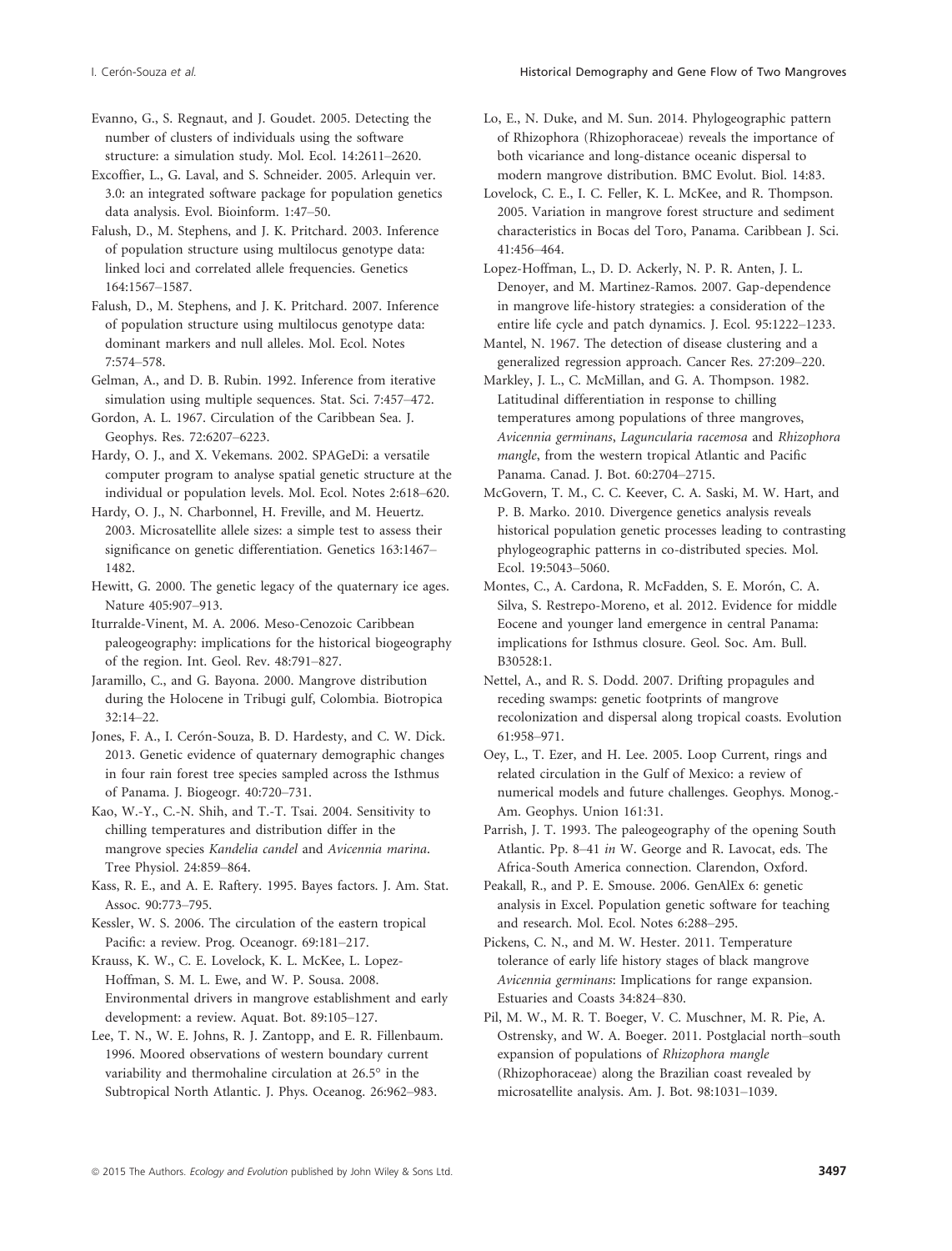Polidoro, B. A., K. E. Carpenter, L. Collins, N. C. Duke, A. M. Ellison, J. C. Ellison, et al. 2010. The loss of species: mangrove extinction risk and geographic areas of global concern. PLoS ONE 5:e10095.

Pritchard, J. K., M. Stephens, and P. Donnelly. 2000. Inference of population structure using multilocus genotype data. Genetics 155:945–959.

Rabinowitz, D. 1978. Dispersal properties of mangrove propagules. Biotropica 10:47–57.

Raymond, M., and F. Rousset. 1995. GENEPOP Version 1.2.: population genetic software for exact test and ecumenicism. J. Hered. 86:248–249.

Record, S., N. Charney, R. Zakaria, and A. M. Ellison. 2013. Projecting global mangrove species and community distributions under climate change. Ecosphere, 4:art34.

Renner, S. S. 2004. Plant dispersal across the tropical Atlantic by wind and sea currents. Int. J. Plant Sci. 16S:S23– S33.

Richardson, P. L., and D. Walsh. 1986. Mapping climatological seasonal variations of surface currents in the tropical Atlantic using ship drifts. J. Geophys. Res. 91:10537–10550.

Rosero-Galindo, C., E. Gaitan-Solis, H. Cardenas-Henao, J. Tohme, and N. Toro-Perea. 2002. Polymorphic microsatellites in a mangrove species, Rhizophora mangle L (Rhizophoraceae). Mol. Ecol. Notes 2:281–283.

Rousset, F. 1997. Genetic differentiation and estimation of gene flow from F-statistics under isolation by distance. Genetics 145:1219–1228.

Rozas, J., J. C. Sanchez-Delbarro, X. Messeguer, and R. Rozas. 2003. DnaSP, DNA polymorphism analyses by the coalescent and other methods. Bioinformatics 19:2496–2497.

Ryman, N., and S. Palm. 2006. POWSIM: a computer program for assessing statistical power when testing for genetic differentiation. Mol. Ecol. Notes 6:600–602.

Sandoval-Castro, E., R. Muñiz-Salazar, L. M. Enríquez-Paredes, R. Riosmena-Rodríguez, R. S. Dodd, C. Tovilla-Hernández, et al. 2012. Genetic population structure of red mangrove (Rhizophora mangle L.) along the northwestern coast of Mexico. Aquat. Bot. 99:20–26.

Sánchez-Núñez, D. A., and J. E. Mancera-Pineda. 2012. Pollination and fruit set in the main neotropical mangrove species from the Southwestern Caribbean. Aquatic Bot. 103:60–65.

Schott, F., and R. Zantopp. 1985. Florida Current: seasonal and interannual variability. Science 227:308–311.

Shaw, J., E. B. Lickey, E. E. Schilling, and R. L. Small. 2007. Comparison of whole chloroplast genome sequences to choose noncoding regions for phylogenetic studies in angiosperms: the tortoise and the hare III. Am. J. Bot. 94:275–288.

Shakun, J. D., and A. E. Carlson. 2010. A global perspective on Last Glacial Maximum to Holocene climate change. Quat. Sci. Rev. 29:1801–1816.

Sherrod, C. L., D. L. Hockaday, and C. McMillan. 1986. Survival of red mangrove, Rhizophora mangle, on the Gulf of Mexico coast of Texas. Contribut. Marine Sci. 29:27–37.

Smith, B. J. 2007. boa: an R package for MCMC output convergence assessment and posterior inference. J. Stat. Softw. 21:1–37.

Stramma, L., and F. Schott. 1999. The mean flow field of the tropical Atlantic Ocean. Deep Sea Res. Part II: Top. Studies Oceanog. 46:279–303.

Storz, J. F., and M. A. Beaumont. 2002. Testing for genetic evidence of population expansion and contraction: an empirical analysis of microsatellite DNA variation using a hierarchical Bayesian model. Evolution 56:154–166.

Stuart, S. A., B. Choat, K. C. Martin, N. M. Holbrook, and M. C. Ball. 2007. The role of freezing in setting the latitudinal limits of mangrove forests. New Phytol. 173:576–583.

Takayama, K., M. Tamura, Y. Tateishi, E. L. Webb, and T. Kajita. 2013. Strong genetic structure over the American continents and transoceanic dispersal in the mangrove genus Rhizophora (Rhizophoraceae) revealed by broad-scale nuclear and chloroplast DNA analysis. Am. J. Bot. 100:1191–1201.

Tomlinson, P. B. 1986. The botany of mangroves. Cambridge Univ. Press, New York, NY.

Udupa, S. M., and M. Baum. 2001. High mutation rate and mutational bias at  $(TAA)$ <sub>n</sub> microsatellite loci in chickpea (Cicer arietinum L.). Mol. Genet. Genomics 265:1097–1103.

Urrego, L. E., A. Correa-Metrio, C. González, A. R. Castaño, and Y. Yokoyama. 2013. Contrasting responses of two Caribbean mangroves to sea-level rise in the Guajira Peninsula (Colombian Caribbean). Palaeogeog. Palaeoclimatol. Palaeoecol. 370:92–102.

Valiela, I., J. L. Bowen, and J. K. York. 2001. Mangrove forests: one of the world's threatened major tropical environments. Bioscience 51:807–815.

Van Oosterhout, C., W. F. Hutchinson, D. P. M. Willis, and P. Shipley. 2004. MICRO-CHECKER: software for identifying and correcting genotyping errors in microsatellite data. Mol. Ecol. Notes 4:535–538.

Van der Hammen, T. 1974. The Pleistocene changes of vegetation and climate in tropical South America. J. Biogeograp. 1:3–26.

Wee, A. K. S., K. Takayama, T. Asakawa, B. Thompson, Onrizal, S. Sungkaew, et al. 2014. Oceanic currents, not land masses, maintain the genetic structure of the mangrove Rhizophora mucronata Lam. (Rhizophoraceae) in Southeast Asia. J. Biogeog. 41:954–964.

Wilson, G. A., and B. Rannala. 2003. Bayesian inference of recent migration rates using multilocus genotypes. Genetics 163:1177–1191.

Woodroffe, C. D., and J. Grindrod. 1991. Mangrove biogeography: the role of quaternary environmental and sealevel change. J. Biogeogr. 18:479–492.